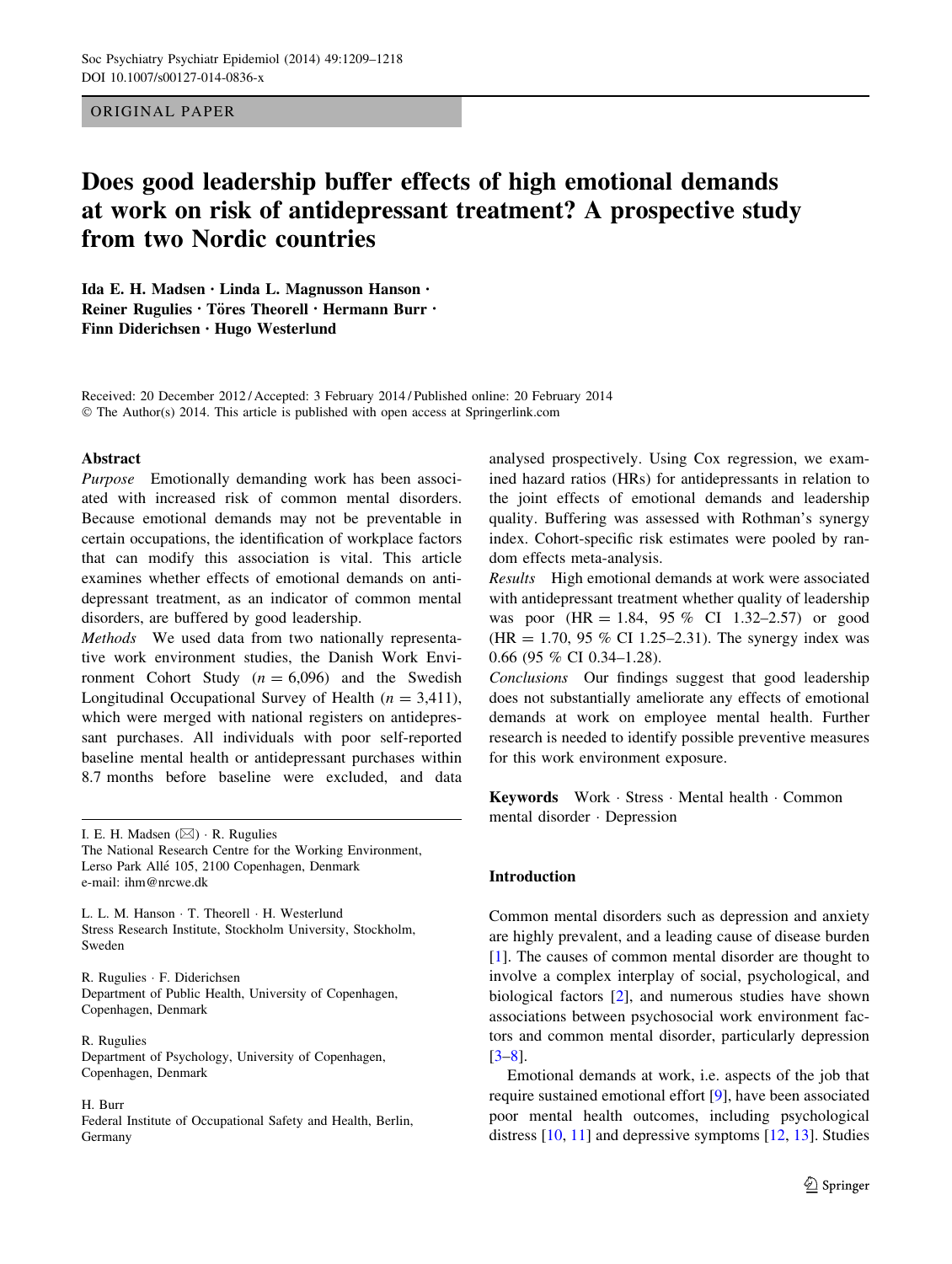have also shown associations between emotional demands and indicators of clinically significant common mental disorders, such as hospitalisation with depression [\[14](#page-8-0)] and antidepressant treatment [\[15](#page-8-0), [16\]](#page-8-0). Employees in human service work, such as health care, education, and social work have high emotional demands [[15\]](#page-8-0). In these jobs, emotional demands are thought to stem, among other factors, from particular characteristics of the work, such as confrontation with the problems and suffering of patients and clients [\[17](#page-8-0)]––the needs of whom is the central focus of the work [\[18](#page-8-0)]. Hence, some types of work might be inherently emotionally demanding, and emotional demands may in these jobs not be amenable to change. It is, therefore, pivotal to examine whether the effects of emotional demands on ill-health can be buffered by other factors, which are modifiable.

The conservation of resources theory states that negative emotional outcomes may occur when resources that an individual values are threatened or lost [[19\]](#page-9-0). Emotional demands at work may result in prolonged expenditure of emotional resources or energy, as they are aspects of the job that require sustained emotional effort [\[9](#page-8-0)]. According to conservation of resources theory, the availability of resources determines the impact of resource loss [[19\]](#page-9-0). The theory further states that acknowledgement of accomplishments and tasks and understanding from superiors are important resources in a Western context [[19\]](#page-9-0). Hence, leadership quality may be an important work environment resource, which could potentially buffer detrimental effects of emotional demands on employee mental health. Such buffering would be in line with previous research showing that positive leader behaviours, such as support, feedback, and trust, are associated with better employee well-being and help employees cope with stress [[20,](#page-9-0) [21](#page-9-0)]. The potential of leaders to aid employee coping may also be inferred from the social support literature. If supportive leadership is considered a type of social support, then previous literature indicates that such behaviour may ameliorate the impact of stressful experiences [[22,](#page-9-0) [23](#page-9-0)]. According to Thoits [[22\]](#page-9-0), buffering by social support may occur because supportive others give active coping assistance or provide emotional sustenance. In a work context, the leader likely has previous experience with the demands faced by the employee and could be considered an experientially similar other. Such individuals may offer emotional sustenance in terms of empathic understanding, acceptance of ventilation, and validation of feelings and concerns [\[22](#page-9-0)]. They may also be particularly suited for active coping assistance such as threat re-appraisal or offering of information and advice [[22\]](#page-9-0). Finally, they may be a source of social comparison, offering a role model in dealing with the situation [\[22](#page-9-0)].

This study combines questionnaire and register data from two representative cohorts from Denmark and Sweden, respectively. The aim of the study was to examine whether the association between emotional demands and common mental disorders can be modified by good leadership. Specifically, we hypothesise that the effect of emotional demands on incident antidepressant treatment–– as an indicator of common mental disorder––is buffered by good leadership quality, i.e. that the joint effect of these two factors is less than additive. We further explore whether the associations are similar in these two Scandinavian countries.

# Methods

## Study design

This study uses data from two representative Scandinavian cohort studies, the Danish Work Environment Cohort Study (DWECS), and the Swedish Longitudinal Occupational Survey of Health (SLOSH). From these multi-wave studies we used DWECS 2005 and SLOSH 2006 because they were collected at a similar time. The questionnaire data were linked with national registers on medication purchases [\[24](#page-9-0)]. This study was conducted in accordance with the Helsinki declaration and all individuals gave informed consent to participate in the respective studies by responding to the interview or questionnaire. SLOSH has been approved by the regional ethics board. DWECS has been approved by the Danish Data Protection Agency, but approval from the Danish National Committee on Biomedical Research Ethics is not required for Danish questionnaire- and register-based studies [\[25](#page-9-0)].

Details of the included cohort studies are published elsewhere [[26–28](#page-9-0)]. Briefly, DWECS is an on-going cohort study with 5-year follow-ups since 1990. At each wave, the cohort is supplemented to ensure representativeness of the Danish working population. Data for DWECS 2005 were collected during October 2005–May 2006. There were 19,855 eligible participants, of whom 12,413 (62.5 %) responded. Of these individuals, 8,064 individuals were gainfully employed, aged 20–59 years, and had full information on personal identification number. The age range was chosen for similarity to SLOSH, which included only individuals 20 years or older, and to include individuals within the average working age  $( $60$  years).$ 

SLOSH is an on-going cohort study that started as a follow-up of individuals from the Swedish Work Environment Survey (SWES) from 2003 to 2007. Respondents to SWES, largely representative of Swedish citizens in gainful employment aged 16–64, were invited to participate in SLOSH. Data for SLOSH were collected during March–May 2006 by inviting the 9,154 eligible participants in SWES 2003, of which 5,985 (65 %) responded. Of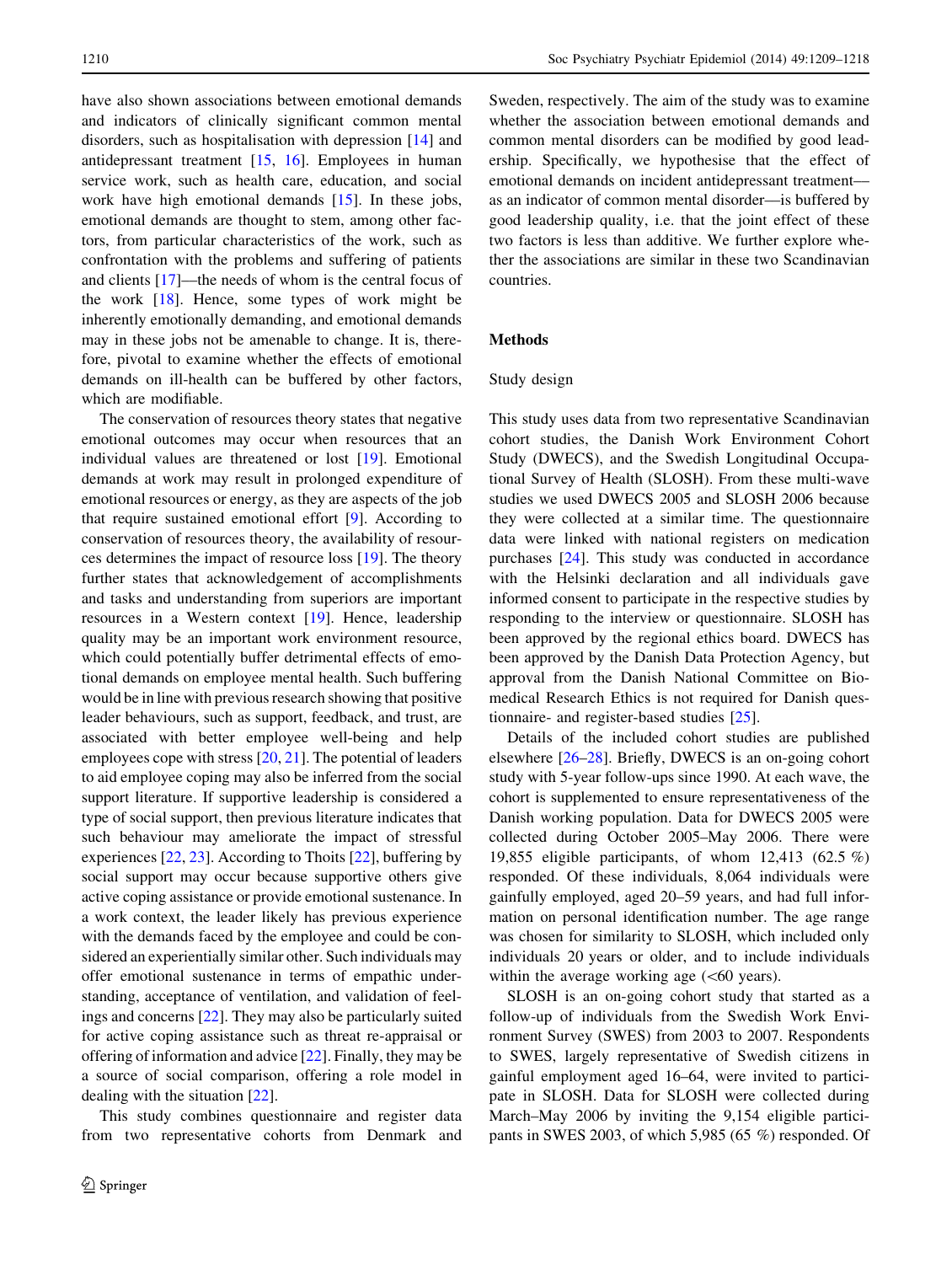|                      | quality<br>Table 1 Items measuring emotional demands and leadership                                                                                                          |                                                                                                           |                                                 |                                                                                                            |                                                                                                           |                                                    |
|----------------------|------------------------------------------------------------------------------------------------------------------------------------------------------------------------------|-----------------------------------------------------------------------------------------------------------|-------------------------------------------------|------------------------------------------------------------------------------------------------------------|-----------------------------------------------------------------------------------------------------------|----------------------------------------------------|
| Construct            | Denmark                                                                                                                                                                      |                                                                                                           |                                                 |                                                                                                            | Sweden                                                                                                    |                                                    |
|                      | Item                                                                                                                                                                         | Response options                                                                                          | Source                                          | Item                                                                                                       | Response options                                                                                          | Source                                             |
| demands<br>Emotional | Does your work put you in emotionally disturbing<br>situations?                                                                                                              | Never/hardly ever<br>Sometimes<br>Always<br>Seldom<br>Often                                               | emotional<br>demands<br>COPSOQ,                 | Does your work put you in<br>emotionally disturbing<br>situations?                                         | Never/hardly ever<br>Sometimes<br>Seldom<br>Often                                                         | emotional<br>demands<br>COPSOQ,                    |
| Leadership quality   |                                                                                                                                                                              |                                                                                                           |                                                 |                                                                                                            |                                                                                                           |                                                    |
| Listens              | to listen<br>How often is your immediate superior willing<br>to your work-related problems?                                                                                  | Never/hardly ever<br>Sometimes<br>Always<br>Seldom<br>Often                                               | social support<br>supervisor<br>COPSOQ.<br>from | Does your manager listen to<br>pay attention to what you<br>you and<br>$\mathrm{say?}$                     | To a small extent<br>extent/not at all<br>To a high extent<br>To a very small<br>To a very high<br>extent | relations with<br>immediate<br>NA [MW],<br>manager |
| Supportive           | your<br>How often do you get help and support from<br>immediate superior?                                                                                                    | Never/hardly ever<br>Sometimes<br>Seldom<br>Always<br>Often                                               | social support<br>supervisor<br>COPSOQ.<br>from | Can you receive support and<br>superiors when your work<br>encouragement from your<br>becomes troublesome? | Mostly not<br>Always<br>Mostly<br>Never                                                                   | <b>SWES</b>                                        |
| Appreciative         | Is your work acknowledged and appreciated by the<br>management?                                                                                                              | To a very high degree<br>To a very low degree<br>To a high degree<br>To a low degree<br>neither/nor       | rewards<br>DWECS,                               | Do you receive affirmation<br>from your manager?                                                           | Hardly ever/never<br>Yes, sometimes<br>No, seldom<br>Yes, often                                           | relations with<br>immediate<br>NA [MW],<br>manager |
| Informative          | advance concerning for example important decisions,<br>$\Xi$<br>At your place of work, are you informed well<br>changes, or plans for the future?                            | To a very large extent<br>To a very small extent<br>To a large extent<br>To a small<br>Somewhat<br>extent | predictability<br>COPSOQ,                       | informed well in advance of<br>At my work place we are<br>important decisions                              | Somewhat disagree<br>Strongly disagree<br>Strongly agree                                                  | democracy<br>workplace<br>NA [MW],                 |
| Study [56]           | COPSOQ Copenhagen Psychosocial Questionnaire [54], DWECS Danish Work Environment Cohort Study [26], MA Nya Arbetslivet (Modern Worklife) [55], SWES Swedish Work Environment |                                                                                                           |                                                 |                                                                                                            |                                                                                                           |                                                    |

<span id="page-2-0"></span>Soc Psychiatry Psychiatr Epidemiol (2014) 49:1209-1218 1211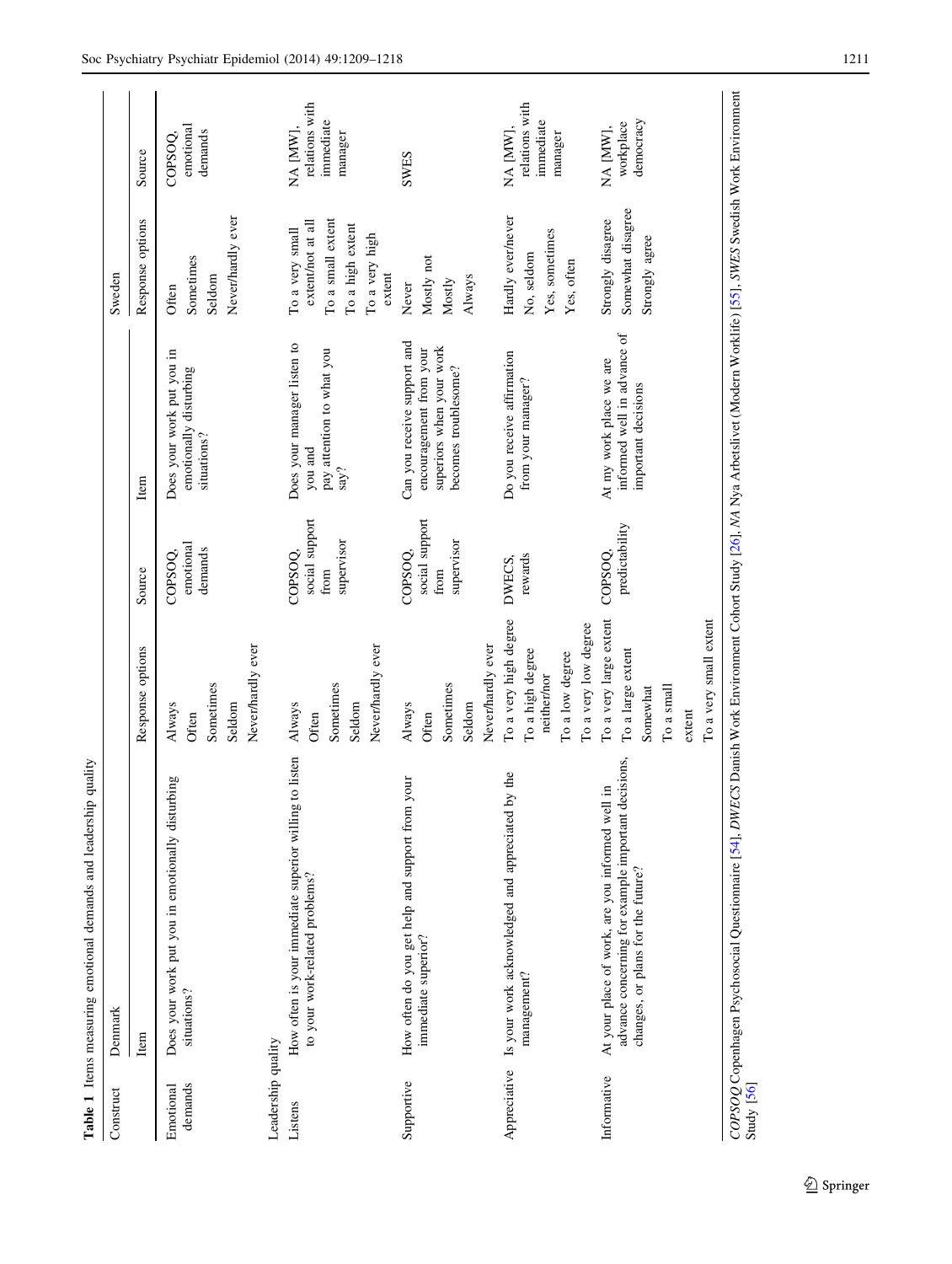these individuals, 4,351 were gainfully employed (30 % or more on average during the past 3 months) and aged 20–59 years.

# Measuring antidepressant treatment

Antidepressant treatment was measured through national registers on prescription medication purchases, namely the Danish register of medicinal product statistics and the Swedish prescribed drug register [\[24](#page-9-0)]. These registers contain all purchases of prescription medications at pharmacies in Denmark since 1995 and Sweden since July 2005. For the present analyses we included Danish data from January 2005 to December 2008 and Swedish data from July 2005 to April 2009. To ensure a prospective analysis on incident episodes of antidepressant treatment, we excluded individuals with any purchase of antidepressants 8.7 months (263 days) before baseline. Time of follow-up was 2.6 years (960 days). The periods for followup and exclusion of prevalent cases were chosen because they were the maximum available for both cohorts.

# Measuring emotional demands and leadership quality

The items used to measure emotional demands at work and leadership quality are presented in Table [1.](#page-2-0) Emotional demands were assessed in both studies using an item from the Copenhagen Psychosocial Questionnaire (COPSOQ) [\[29](#page-9-0)]. To assess leadership quality we constructed a fouritem scale measuring whether the manager listens is supportive, appreciative, and informative. The scales' dimensions and items were chosen partly for commonality between the two cohorts.

We dichotomized emotional demands by defining the responses Sometimes, Often, and Always as high emotional demands. This categorization was based on the distribution of the respondents in the two samples, as the chosen cut off point resulted in about half of the respondents being defined as having high emotional demands. As the samples were nationally representative, we considered an approximate median split a meaningful way of distinguishing high and low levels of emotional demands. Based on the leadership items a composite mean score ranging from 0 through 100 was constructed. This scale was dichotomised at the cohort specific median to define good versus poor quality of leadership.

# Covariates

We included sex and age from the Danish Civil Registration system [[30\]](#page-9-0) for DWECS and from self-report for SLOSH. Income was obtained from Statistics Denmark and Sweden, and deaths from the Danish and Swedish Registers of causes of deaths. We assessed education by register data in DWECS [[31\]](#page-9-0) and by self-report in SLOSH, and categorised the variable into  $\leq$ 9, 10–11, 12, 13–14, and  $\geq$ 15 years of schooling. We further included self-reported data on marital status (living with a partner or spouse, yes/ no), employment status (part-time/full-time), and mental health at baseline. Part-time work was defined as working  $\langle$ 37 h in DWECS and  $\langle$ 37 or 40 h in SLOSH, depending on occupation.

In DWECS, mental health at baseline was assessed by the five-item Mental Health Inventory (MHI-5) from the Short Form 36 questionnaire [[32\]](#page-9-0). In SLOSH, mental health was assessed by six questions from the (Hopkins) Symptom Checklist 90 (SCL-90) [\[33](#page-9-0)]. Scales for mental health were derived as the mean value of the items. Individuals with poor mental health at baseline, defined as MHI-5  $\leq$ 52 (scored from 0 to 100) or SCL  $\geq$ 3.75 (scored from 1 to 5, corresponding to a summary score of  $>17$  on a scale from 0 to 24 and about 5  $%$  of the populations), were excluded from the analyses to limit reverse causality. Such reverse causality might occur if individuals with preexisting poor mental health at baseline were also more likely to experience their work as emotionally demanding.

For the sensitivity analyses we further included occupation according to the major groupings of the International Standard Classification of Occupations from 1988 [\[34](#page-9-0)]: (0) armed forces, (1) legislators, senior officials, and managers, (2) professionals, (3) clerks, (4) service workers and shop and market sales workers, (5) skilled agricultural and fishery workers, (6) craft and related trades workers, (7) plant and machine operators and assemblers, and (8) elementary occupations.

#### Study population

## DWECS 2005

There were 8,064 gainfully employed DWECS participants aged 20–59 years. We excluded 696 individuals who were self-employed, as quality of leadership was not relevant for this group. Further, we excluded 319 individuals with previous purchases of antidepressants, 336 individuals with poor self-reported mental health at baseline, and 623 individuals with missing data on covariates. The final study sample included 6,096 DWECS participants.

## SLOSH 2006

There were 4,318 gainfully employed SLOSH participants aged 20–59 years. After excluding 244 self-employed individuals, we excluded 248 individuals with previous purchases of antidepressants, 183 with poor self-reported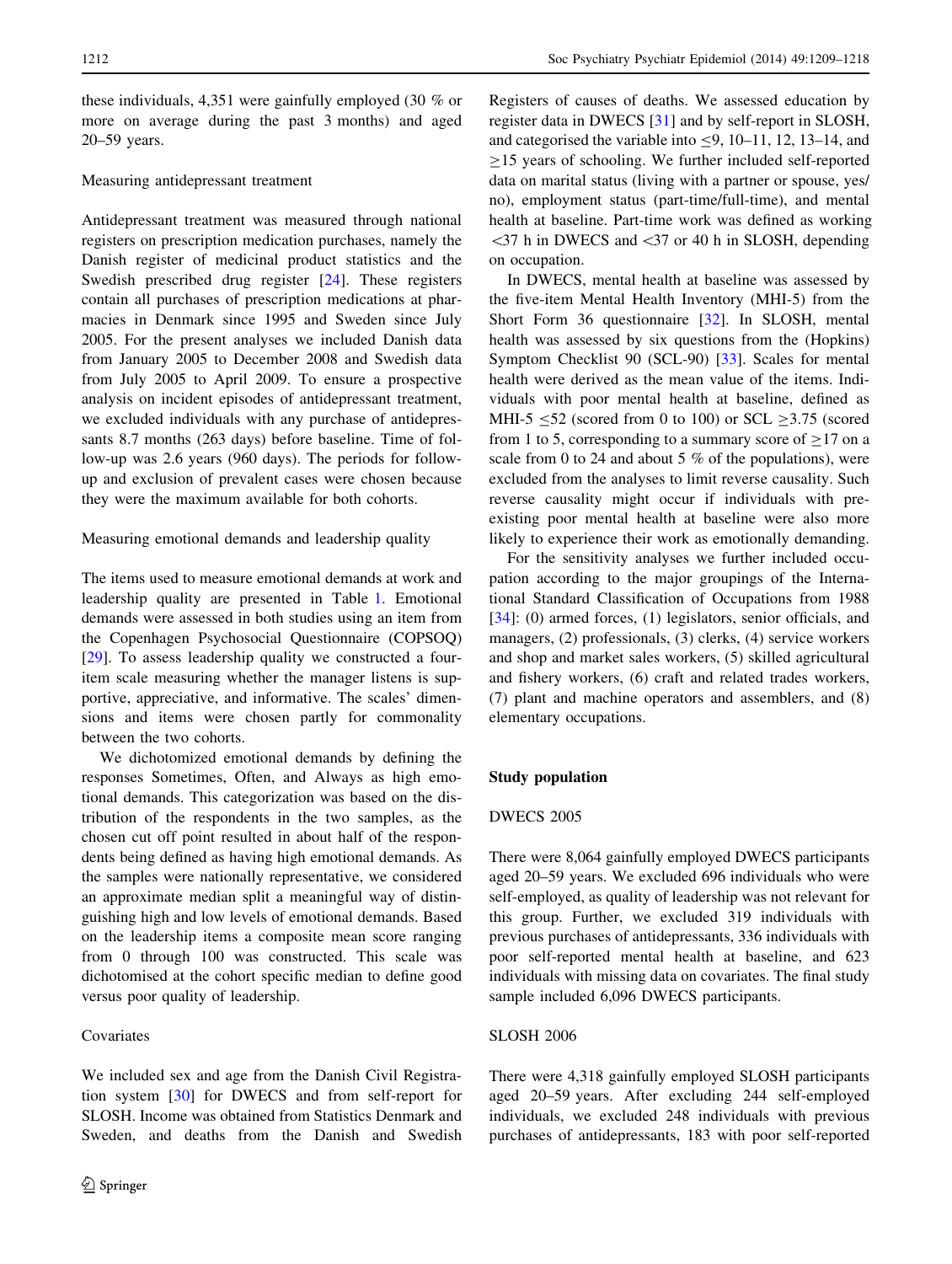mental health at baseline, and 232 with missing data on covariates. The final study sample included 3,411 SLOSH participants.

# Statistical analyses

Using Cox proportional hazards regression we examined relative hazard rates [i.e. hazard ratios (HR)] of entering antidepressant treatment during 2.6 years (960 days) of follow-up. Participants were followed in the registers until first purchase of antidepressants, death, or end of followup, whichever came first. Analyses controlled for sex, age, marital status, education, income, and employment status. These potential confounders were chosen a priori as they have been associated with common mental disorder [\[35](#page-9-0)– [37](#page-9-0)] and could be associated with the examined exposures.

The proportional hazards assumption was tested visually by inspecting the cohort-specific log–log survival plots. Following Rothman [[38\]](#page-9-0), we examined joint effects of emotional demands and good leadership by categorising respondents in four groups according to their exposure to these two factors. Both emotional demands and leadership quality were dichotomised and the group with low emotional demands and poor leadership used as reference. We examined interaction as departure from additivity using Rothman's synergy index [\[38](#page-9-0)]. A synergy index smaller than one indicates that the joint effect is less than additive (antagonistic), suggesting that good leadership buffers the effect of emotional demands on antidepressant treatment. The 95 % confidence interval for the synergy index was constructed according to Hosmer and Lemeshow [[39\]](#page-9-0).

Country-specific risk estimates and standard errors were calculated using SAS version 9.2 (SAS Institute, Cary, NC, USA). Estimates were pooled using inverse variance weighted random effects meta analysis in R (version 2.10, <http://www.rproject.org>), applying the meta package [\[40](#page-9-0)]. The random effects estimate was based on the DerSimonian and Laird estimator [[41\]](#page-9-0), and heterogeneity between the country-specific risks estimates was assessed by Cochran's Q test. In case of statistically significant heterogeneity  $(p < 0.10)$  the degree of heterogeneity was assessed by  $I^2$  [\[42](#page-9-0)].

## Sensitivity analyses

To assess the robustness of the findings we conducted five sensitivity analyses: (1) examining whether findings were similar for men and women; (2) adjusting the main effects of emotional demands and leadership quality on antidepressants for baseline mental health. This adjustment assessed confounding of the associations by negative affect at baseline and potential differential misclassification of the self-reported work environment; (3) adjusting for occupation to assess confounding by occupation-related treatment-seeking behaviours; (4) examining the countryspecific risk estimates for the joint effects of emotional demands and quality of leadership on antidepressants. This analysis assessed more qualitatively any differences between the countries; and (5) examining the influence of the cut-off point for good leadership and emotional demands, by defining good leadership as the best quartile instead of the best half and high emotional demands as those reporting ''often'' or more frequent.

# Results

Table [2](#page-5-0) shows the characteristics of the study population, and the number of individuals entering antidepressant treatment in relation to these characteristics.

Table [3](#page-5-0) shows the main effects of emotional demands and quality of leadership on antidepressant treatment. Individuals with high emotional demands at work had an increased risk of entering antidepressant treatment with a pooled hazard ratio of 1.73 (95 % CI 1.41–2.13). Quality of leadership was not associated with entering antidepressant treatment.

Table [4](#page-6-0) shows the joint effects of emotional demands and quality of leadership on antidepressant treatment. The hazard ratio for high emotional demands and poor leadership was 1.84 (95 % CI 1.32–2.57), whereas the hazard ratio for high emotional demands in combination with good leadership was 1.70 (95 % CI 1.25–2.31). The synergy index was 0.66 (95 % CI 0.34–1.28).

## Sensitivity analyses

The findings were similar for men and women, with pooled synergy indices of 0.74 and 0.83, respectively. The risk estimates for the effects of emotional demands was somewhat attenuated with adjustment for baseline mental health but remained statistically significantly elevated  $(HR = 1.49, 95\% \text{ CI } 1.21 - 1.84, \text{ with } p = 0.91 \text{ for het-}$ erogeneity). For quality of leadership, the hazard ratio after adjustment for baseline mental health was 1.17 (95 % CI 0.95–1.43) with  $p = 0.91$  for heterogeneity.

Results were similar after adjustment for occupational group, with hazard ratios of 1.75 (95  $%$  CI 1.41–2.17) with  $p = 0.54$  for heterogeneity for emotional demands and 1.03 (95 % CI 0.85–1.25) with  $p = 0.51$  for quality of leadership.

The country-specific estimates for the joint effects of emotional demands and quality of leadership on antidepressant treatment are shown in Table [5](#page-6-0). The Danish risk estimate for high emotional demands and poor leadership was 2.11 (95 % CI 1.47–3.01), whereas the risk estimate for high emotional demands and good leadership was 1.86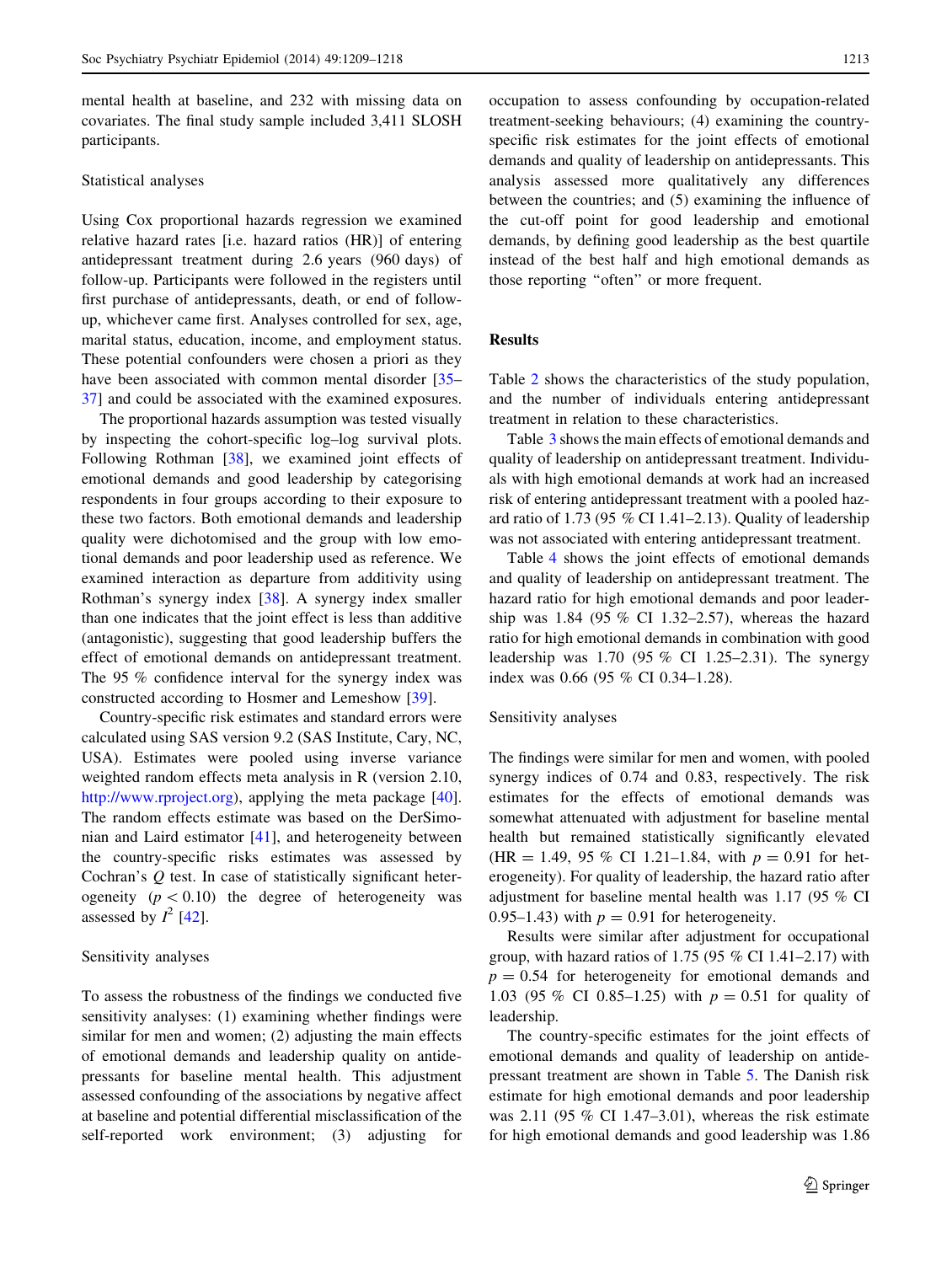<span id="page-5-0"></span>Table 2 Sample characteristics and caseness of antidepressant treatment in Denmark and Sweden Denmark Sweden Pooled  $n$  (%)  $n$  (%)  $n$  (%)  $\cos(\%)$  n (%)  $\cos(\%)$   $n$  (%)  $\cos(\%)$ Total 6,096 266 (4.4) 3,411 141 (4.1) 9,507 407 (4.3) Emotional demands and leadership High emotional demands Good leadership 1,098 (18.0) 58 (5.3) 874 (25.6) 51 (5.8) 1,972 (20.7) 109 (5.5) Poor leadership 1,595 (26.2) 94 (5.6) 781 (22.9) 42 (5.4) 2,376 (25.0) 136 (5.7) Low emotional demands Good leadership 1,805 (29.6) 67 (3.7) 920 (27.0) 22 (2.4) 2,725 (28.7) 89 (3.3) Poor leadership 1,598 (26.2) 47 (2.9) 836 (24.5) 26 (3.1) 2,434 (25.6) 73 (3.0) Sex Women 3,147 (51.6) 156 (5.0) 1,786 (52.4) 105 (5.9) 4,933 (51.9) 261 (5.3) Men 2,949 (48.4) 110 (3.7) 1,625 (47.6) 36 (2.2) 4,574 (48.1) 146 (3.2) Marital status Married/cohabiting 4,944 (81.1) 214 (4.3) 2,641 (77.4) 106 (4.0) 7,585 (79.8) 320 (4.2) Not Married/cohabiting 1,152 (18.9) 52 (4.5) 770 (22.6) 35 (4.6) 1,922 (20.2) 87 (4.5) Age (years) 20–29 701 (11.5) 19 (2.7) 246 (7.2) 6 (2.4) 947 (10.0) 25 (2.6) 30–39 1,716 (28.2) 73 (4.3) 831 (24.4) 30 (3.6) 2,547 (26.8) 103 (4.0) 40–49 1,923 (31.6) 92 (4.8) 1,068 (31.3) 53 (5.0) 2,991 (31.5) 145 (4.8) 50–59 1,756 (28.8) 82 (4.7) 1,266 (37.1) 52 (4.1) 3,022 (31.8) 134 (4.4) Education \10 years 509 (8.4) 26 (5.1) 473 (13.9) 13 (2.8) 982 (10.3) 39 (4.0) 10–11 years 671 (11.0) 49 (7.3) 798 (23.4) 33 (4.1) 1,469 (15.5) 82 (5.6) 12 years 826 (13.6) 36 (4.4) 758 (22.2) 29 (3.8) 1,584 (16.7) 65 (4.1) 13–14 years 2,426 (39.8) 89 (3.7) 486 (14.3) 29 (6.0) 2,912 (30.6) 118 (4.1) at least 15 years 1,664 (27.3) 66 (4.0) 896 (26.3) 37 (4.1) 2,560 (26.9) 103 (4.0) Wage

Quartile 1 (lowest) 1,524 (25.0) 82 (5.4) 840 (24.6) 58 (6.9) 2,364 (24.9) 140 (5.9) Quartile 2 1,524 (25.0) 75 (4.9) 851 (25.0) 36 (4.2) 2,375 (25.0) 111 (4.7) Quartile 3 1,524 (25.0) 62 (4.1) 849 (24.9) 25 (2.9) 2,373 (25.0) 87 (5.7) Quartile 4 (highest) 1,524 (25.0) 47 (3.1) 871 (25.5) 22 (2.5) 2,395 (25.2) 69 (2.9)

Working part-time 1,433 (23.5) 67 (4.7) 590 (17.3) 33 (5.6) 2,023 (21.3) 100 (4.9) Working full-time 4,663 (76.5) 199 (4.3) 2,821 (82.7) 108 (3.8) 7,484 (78.7) 307 (4.1)

Table 3 Incident antidepressant treatment in relation to main effects of emotional demands and quality of leadership

|                                     |                             | $HR^a$ 95 % CI p value for<br>heterogeneity $(Q \text{ test})$ |
|-------------------------------------|-----------------------------|----------------------------------------------------------------|
| Emotional demands<br>(high vs. low) | $1.73$ $1.41 - 2.13$ $0.84$ |                                                                |
| Leadership (good vs.<br>poor)       | $0.94$ $0.78 - 1.15$ $0.69$ |                                                                |

HR hazard ratio, 95 % CI confidence interval

Full-time/part-time work

<sup>a</sup> Pooled estimate, adjusted for sex, age, marital status, education, wage, employment status (part-time vs. full-time)

(95 % CI 1.26–2.76). The synergy index was 0.63 (95 % CI 0.32–1.24). The Swedish risk estimates for high emotional demands were similar in the presence of poor and good quality of leadership, with HRs of 1.49 (95 % CI 0.92–2.41) and 1.47 (95 % CI 0.90–2.41), respectively. The Swedish synergy index was 1.83 (95 % CI 0.08–42.10), thus pointing in the opposite direction of the Danish index. The difference between the two synergy indices was not statistically significant.

When changing the cut-off points and defining good leadership as the best quartile and high emotional demands to those responding ''often'' or always, some indication of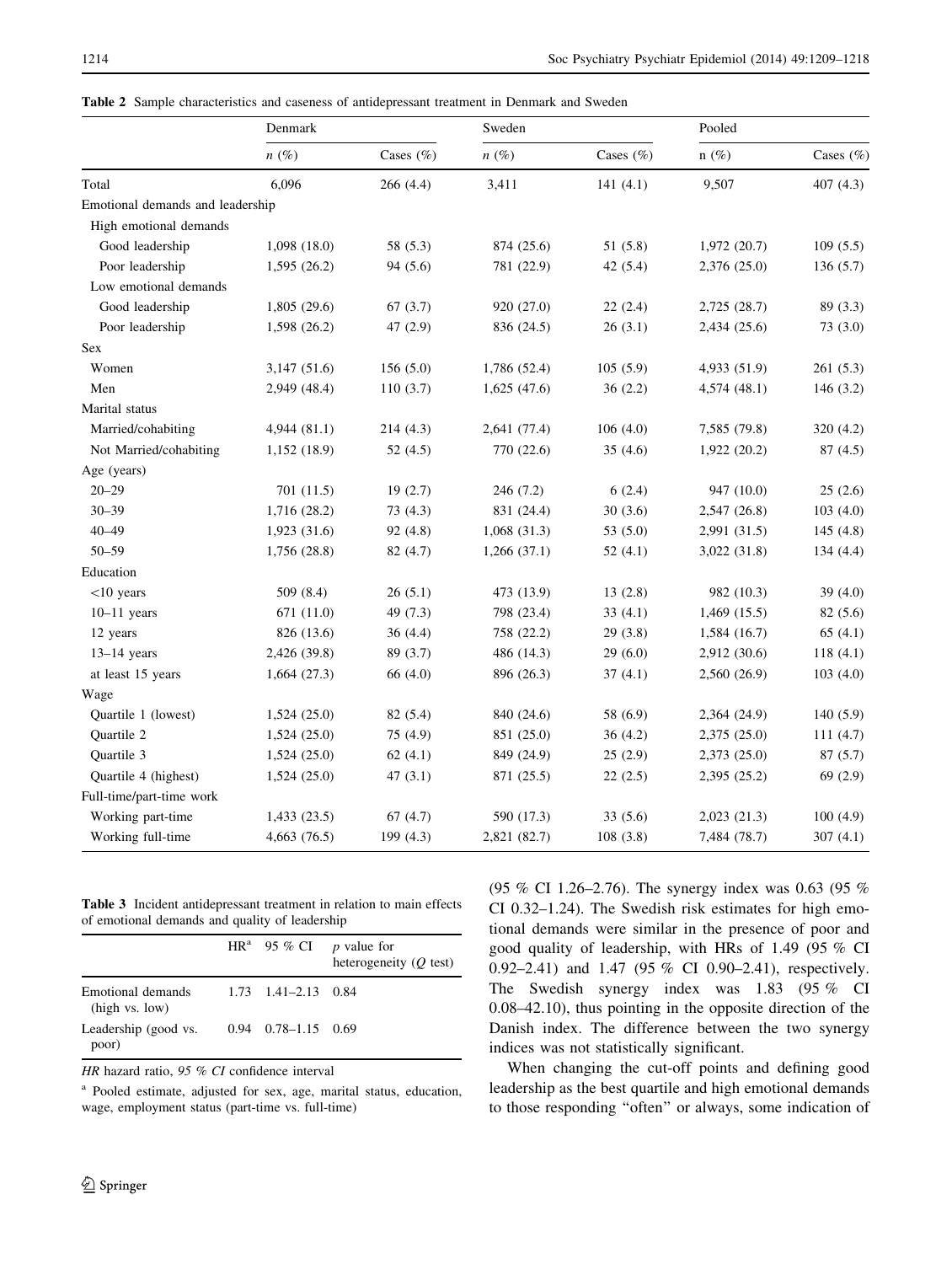<span id="page-6-0"></span>

|  |  | <b>Table 4</b> Incident antidepressant-use in relation to joint distribution of emotional demands and quality of leadership |
|--|--|-----------------------------------------------------------------------------------------------------------------------------|
|  |  |                                                                                                                             |

|                        | HR <sup>a</sup> | 95 % CI       | Synergy index | 95 % CI       | $p$ value for heterogeneity ( $Q$ test) |
|------------------------|-----------------|---------------|---------------|---------------|-----------------------------------------|
| High emotional demands |                 |               |               |               |                                         |
| Good leadership        | 1.70            | $1.25 - 2.31$ | -             |               | 0.50                                    |
| Poor leadership        | 1.84            | $1.32 - 2.57$ |               |               | 0.26                                    |
| Low emotional demands  |                 |               |               |               |                                         |
| Good leadership        | 1.04            | $0.64 - 1.68$ |               |               | 0.16                                    |
| Poor leadership        | $1$ (ref)       |               | -             |               | -                                       |
|                        |                 |               | 0.66          | $0.34 - 1.28$ | 0.51                                    |
|                        |                 |               |               |               |                                         |

HR Hazard ratio, 95 % CI confidence interval

<sup>a</sup> Pooled estimate, adjusted for sex, age, marital status, education, wage, employment status (part-time vs. full-time)

| <b>Table 5</b> Country-specific<br>estimates for incident<br>antidepressant-use in relation to<br>joint distribution of emotional<br>demands and quality of<br>leadership |                        | Danish estimates |                 |                  |               | Swedish estimates |               |                  |                |
|---------------------------------------------------------------------------------------------------------------------------------------------------------------------------|------------------------|------------------|-----------------|------------------|---------------|-------------------|---------------|------------------|----------------|
|                                                                                                                                                                           |                        | HR <sup>a</sup>  | 95 % CI         | Synergy<br>index | 95 % CI       | HR <sup>a</sup>   | 95 % CI       | Synergy<br>index | 95 % CI        |
|                                                                                                                                                                           | High emotional demands |                  |                 |                  |               |                   |               |                  |                |
|                                                                                                                                                                           | Good<br>leadership     | 1.86             | $1.26 - 2.76 =$ |                  |               | 1.47              | $0.90 - 2.41$ |                  |                |
|                                                                                                                                                                           | Poor<br>leadership     | 2.11             | $1.47 - 3.01 -$ |                  |               | 1.49              | $0.92 - 2.41$ |                  |                |
|                                                                                                                                                                           | Low emotional demands  |                  |                 |                  |               |                   |               |                  |                |
| HR hazard ratio, 95 % CI<br>confidence interval                                                                                                                           | Good<br>leadership     | 1.27             | $0.87 - 1.84$ - |                  |               | 0.77              | $0.43 - 1.37$ |                  |                |
| <sup>a</sup> Adjusted for sex, age, marital<br>status, education, wage,                                                                                                   | Poor<br>leadership     | (ref)            |                 |                  |               | (ref)             |               |                  |                |
| employment status (part-time)<br>vs. full-time)                                                                                                                           |                        |                  |                 | 0.63             | $0.32 - 1.24$ |                   |               | 1.83             | $0.08 - 42.10$ |

buffering was seen in the Danish data: the HR for high emotional demands with poor leadership was 1.58 (95 % CI 1.10–2.25), whereas the HR with good leadership was 1.03 (95 % CI 0.72–1.46). However, the Swedish results pointed in the opposite direction, with a HR for high emotional demands and poor leadership of 1.17 (95 % CI 0.71–1.93) and for high emotional demands and good leadership of 1.41 (95 % CI 0.86–2.31). It should be noted, though, that the numbers of respondents now classified as having high emotional demands and good leadership were small; there were 139 (6 cases) and 95 respondents (7 cases) in this category in DWECS and SLOSH, respectively.

## Discussion

This study examined whether good leadership buffers the effects of emotional demands on common mental disorders, as indicated by antidepressant treatment. The results, however, indicate that any buffering by good leadership is modest; the risk of entering antidepressant treatment was increased for employees with high emotional demands,

whether leadership was poor 1.84 (95 % CI 1.32–2.57) or good 1.70 (95 % CI 1.25–2.31). Also, the synergy index was not statistically significantly different from 1, although this could be due to lacking statistical power. The findings were unchanged when defining only the best quartile as good leadership, so the patterns are unlikely to be explained by the dichotomization of leadership quality. The country-specific estimates for Denmark and Sweden showed somewhat differing patterns with some indication toward buffering in the Danish data; antidepressant treatment was, however, still substantially increased for Danish employees with high emotional demands and good leadership, indicating that any preventive effects of leadership may be modest.

To the best of our knowledge, this is the first study to examine the buffering effect of leadership quality on the association between emotional demands at work and antidepressants. The lack of buffering contrasts the conservation of resources theory [[19\]](#page-9-0), which states that high availability of resources reduces the risk that expenditure of resources results in adverse health outcomes. The measure we used for leadership quality was, however, partly based on the availability of similar items in the two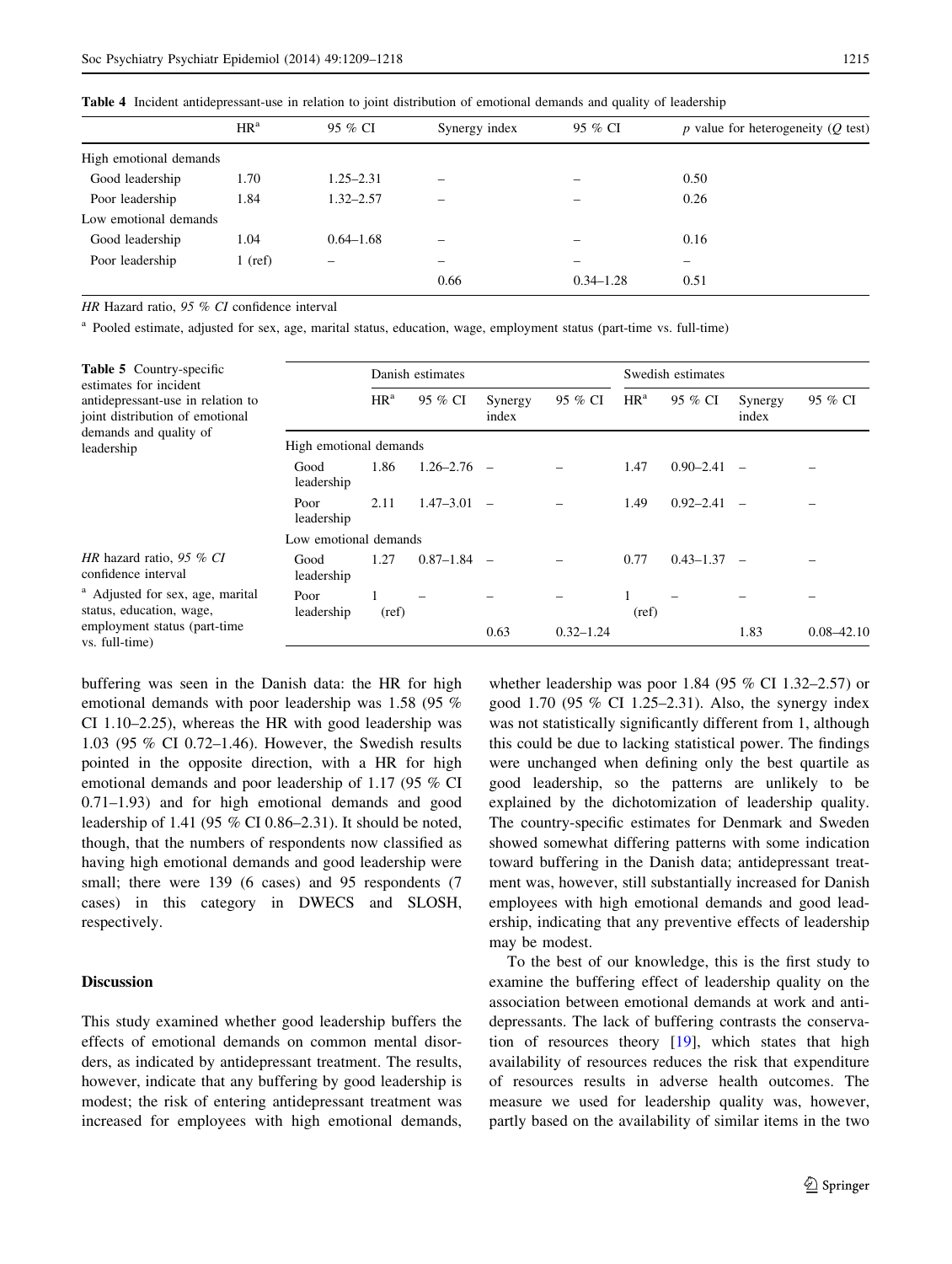studies. Hence it was not a validated scale, and may not have captured the most important aspects of leadership quality satisfactorily, possibly explaining the lack of main and buffering effects of this construct in the present analyses. Another limitation of our study is that we measured emotional demands using a single item, rather than the full scale––again this operationalization reflected data availability. Furthermore, the general population study sample we applied may not have provided sufficient exposure contrast on leadership quality to demonstrate its full buffering potential, given the distribution of this construct in the sample, with most respondents clustered around average-to-good levels. The issues concerning the exposure contrast of both emotional demands and leadership were not improved by their dichotomizations, which were unfortunately required to examine buffering as departure from additivity. It seems that further studies examining occupation- and/or workplace-specific samples may be needed on this issue.

In relation to the measurement of leadership, the applied scale largely measured supportive leadership, and indeed two of the items in the Danish data were previously used in a scale on supervisor social support. Although we had reason to expect that social support could buffer the consequences of stressors [[22\]](#page-9-0), it is possible that social support from colleagues may be more important than social support from supervisors, in the context of emotional demands. Whilst we could not examine the relevance of colleague social support in the present study, due to data availability, this issue certainly warrant further scrutiny.

Although we did not find substantial buffering of the association between emotional demands and antidepressants by quality of leadership, this should not be interpreted as a negation of the importance of ensuring good leadership at work; previous research indicates that managers who provide information, clarity, support, and inspiration are favourable to employee health [[43](#page-9-0), [44](#page-9-0)]. Better mental health has also been associated with transformational leadership, i.e. leadership characterised by idealised influence, inspirational motivation, intellectual stimulation, and individualised consideration [\[45](#page-9-0)]. Furthermore, employee psychological well-being has been found increased with leaders who provide feedback, support, communication, commitment to quality, fairness, integrity/respect, participation and empowerment, and value diversity [\[20](#page-9-0)]. Reduced employee psychological well-being, conversely, has been associated with leadership that is experienced as autocratic, malevolent, and self-centred [\[46](#page-9-0)]. Additionally, longitudinal interventionbased evidence suggests that strengthening the leaders' abilities to intervene in conflict-ridden interpersonal situations leads to improved employee psychological well-being [\[47](#page-9-0)]. Some, but not all, of these qualities were

measured in the present study, and the applied leadership measure possibly explains the lacking main effect of leadership on antidepressants.

Alternatively, the lack of buffering may be explained by opposite effects of leadership on mental health and treatment-seeking in individuals with emotionally demanding work. If good leaders are associated not only with better employee mental health but also more supportive of treatment seeking, these effects may balance each other out, when examining antidepressant treatment.

It is, however, also possible that predictors of clinically significant common mental disorder differ from those of self-reported mental well-being or psychological distress–– the outcomes most often previously associated with leadership quality. Consequently, it seems that more work is needed to identify health promoting leadership aspects and their effects [\[43](#page-9-0)].

Emotional demands at work have previously been associated not only with antidepressant treatment [[15,](#page-8-0) [16\]](#page-8-0) but also other mental health indicators, including hospitalization with depression [\[14](#page-8-0)] and depressive symptoms [\[12](#page-8-0), [13](#page-8-0)]. It is unclear, though, if there is a causal effect of emotionally demanding work on mental health. The association may be confounded by poor baseline mental health possibly increasing the risks of experiencing high emotional demands at work and developing common mental disorder. The results in this article, however, suggest that this may not be a primary source of bias. First, emotional demands were still associated with antidepressant treatment after adjustment for baseline mental health. Second, if poor baseline mental health influences how employees experience their work, this would likely influence both the experience of high emotional demands and poor leadership quality. Hence, if baseline mental health were the primary force driving the associations between work environment and common mental disorders, we would not expect an increased risk of antidepressant treatment in the group experiencing high emotional demands but good quality of leadership. Consequently, the observed pattern with increased antidepressant treatment in employees with high emotional demands regardless of leadership quality, suggests that baseline mental health differences are not the primary factor driving the association. This pattern, would, however, also be consistent with a selection of individuals particularly vulnerable to common mental health problems into emotionally demanding occupations, as indicated previously for Danish eldercare workers [\[48](#page-9-0)]. Such selection could, however, not be partialled out given the available data. Hence, the causality of the association between emotional demands and mental health remains uncertain.

Another potential confounder when using antidepressants as an indicator for common mental disorders is treatmentseeking behaviour [[49\]](#page-9-0). Emotional demands are high in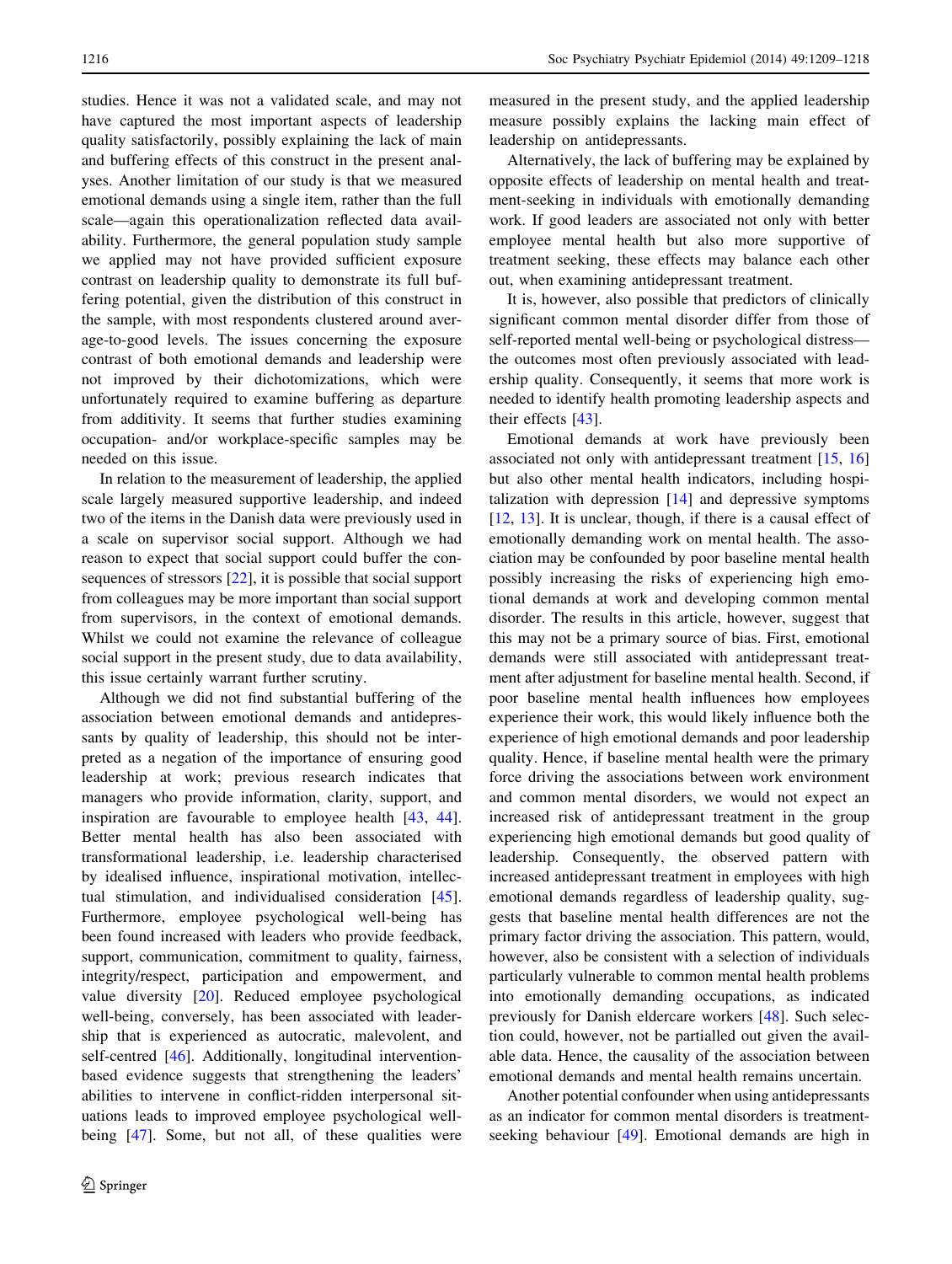<span id="page-8-0"></span>human service occupations (e.g., nursing, teaching) [15]. If these employees are also more likely to seek medical help when suffering from common mental disorder, this would bias the observed associations upwards. The sensitivity analysis adjusting for occupational group did, however, not change results––suggesting that occupation is not a major confounder for the results of this article. It should be noted, though, that the ISCO-88 major grouping is somewhat coarse and may not have been sufficiently nuanced to fully account for any occupational differences.

This study used national data on purchases of antidepressant medications, as an indicator of clinically significant common mental disorder. This allowed a 2.6-year dayto-day follow-up of all participants from the two studies and avoided selective participation at follow-up. The outcome of antidepressants treatment as an indicator for common mental disorder should, however, be interpreted cautiously. Antidepressants are used for various disorders, not only including depressive, anxiety, and sleep disorders, but also incontinence, bulimia, headache, and psychotic disorders [\[50](#page-9-0), [51](#page-9-0)]. As most antidepressants are, nevertheless, pre-scribed for common mental disorders [[51–53\]](#page-9-0), antidepressants seem a valid measure of common mental disorder in general, but specific disorders cannot be disentangled. Unfortunately, the treatment indication was unavailable in the present study. Hence, the association between emotional demands and common mental disorder should be examined further using more specific outcome measures that might point to the exact nature of any mental health consequences.

To conclude, we found that high emotional demands at work predicted entering antidepressant treatment and that good leadership did not convincingly prevent this effect. Further research is needed to identify possible buffers of effects of emotional demands at work on employee mental health.

Acknowledgments This work was supported by grants from the Danish Working Environment Research Fund [grant number 03-2008-09] and the Swedish Council for Working Life and Social Research (FAS) [Grant Number 2008-1103, 2005-0734], who also support research based at Stress Research Institute through the Stockholm Stress Centre of excellence [Grant Number 2009-1758].

Conflict of interest On behalf of all authors, the corresponding author states that there is no conflict of interest.

Open Access This article is distributed under the terms of the Creative Commons Attribution License which permits any use, distribution, and reproduction in any medium, provided the original author(s) and the source are credited.

## References

1. Lopez AD, Mathers CD, Ezzati M, Jamison DT, Murray CJL (2006) Global and regional burden of disease and risk factors,

2001: systematic analysis of population health data. Lancet 367:1747–1757

- 2. Goldberg DP, Goodyer IM (2005) The origins and course of common mental disorders. Routledge, Hove
- 3. Stansfeld S, Candy B (2006) Psychosocial work environment and mental health––a meta-analytic review. Scand J Work Environ Health 32:443–62. [http://www.ncbi.nlm.nih.gov/entrez/query.](http://www.ncbi.nlm.nih.gov/entrez/query.fcgi?cmd=Retrieve&db=PubMed&dopt=Citation&list_uids=17173201) [fcgi?cmd=Retrieve&db=PubMed&dopt=Citation&list\\_uids=171](http://www.ncbi.nlm.nih.gov/entrez/query.fcgi?cmd=Retrieve&db=PubMed&dopt=Citation&list_uids=17173201) [73201](http://www.ncbi.nlm.nih.gov/entrez/query.fcgi?cmd=Retrieve&db=PubMed&dopt=Citation&list_uids=17173201)
- 4. Bonde JPE (2008) Psychosocial factors at work and risk of depression: a systematic review of the epidemiological evidence. Occup Environ Med 65:438–445
- 5. Netterstrøm B, Conrad N, Bech P, Fink P, Olsen O, Rugulies R et al (2008) The relation between work-related psychosocial factors and the development of depression. Epidemiol Rev 30:18–32 (PM:18587142)
- 6. Siegrist J (2008) Chronic psychosocial stress at work and risk of depression: evidence from prospective studies. Eur Arch Psychiatry Clin Neurosci 258:115–119 (ISI:000262752900022)
- 7. Laaksonen M, Lallukka T, Lahelma E, Partonen T (2011) Working conditions and psychotropic medication: a prospective cohort study. Soc Psychiatry Psychiatr Epidemiol 47:663–670
- 8. Cohidon C, Gl Santin, Imbernon E, Goldberg M (2010) Working conditions and depressive symptoms in the 2003 decennial health survey: the role of the occupational category. Soc Psychiat Epidemiol 45:1135–1147
- 9. van Vegchel N, de Jonge J, Söderfeldt M, Dormann C, Schaufeli W (2004) Quantitative versus emotional demands among swedish human service employees: moderating effects of job control and social support. Int J Stress Manag 11:21–40
- 10. Burr H, Albertsen K, Rugulies R, Hannerz H (2010) Do dimensions from the Copenhagen Psychosocial Questionnaire predict vitality and mental health over and above the job strain and effort-reward imbalance models? Scand J Public Health 38:59–68. doi:[\(ISI:000274117100008\)](http://dx.doi.org/(ISI:000274117100008))
- 11. Bültmann U, Kant IJ, Schröer CAP, Kasl SV (2002) The relationship between psychosocial work characteristics and fatigue and psychological distress. Int Arch Occup Environ Health 75:259–266
- 12. Andrea H, Bültmann U, Beurskens AJHM, Swaen GMH, van Schayck CP, Kant IJ (2004) Anxiety and depression in the working population using the HAD Scale. Soc Psychiatry Psychiatr Epidemiol 39:637–646
- 13. Kim I, Noh S, Muntaner C (2013) Emotional demands and the risks of depression among homecare workers in the USA. Int Arch Occup Environ Health 86:635–644
- 14. Wieclaw J, Agerbo E, Mortensen PB, Burr H, Tüchsen F, Bonde JP (2008) Psychosocial working conditions and the risk of depression and anxiety disorders in the Danish workforce. BMC Public Health 8:280
- 15. Madsen IEH, Diderichsen F, Burr H, Rugulies R (2010) Personrelated work and incident use of antidepressants: relations and mediating factors from the Danish work environment cohort study. Scand J Work Environ Health 36:435–444 (PM:20517584)
- 16. Magnusson Hanson LL, Madsen IEH, Westerlund H, Theorell T, Burr H, Rugulies R (2013) Antidepressant use and associations with psychosocial work characteristics. A comparative study of Swedish and Danish gainfully employed. J Affect Disord 149: 38–45
- 17. Söderfeldt B, Söderfeldt M, Muntaner C, O'Campo P, Warg LE, Ohlson CG (1996) Psychosocial work environment in human service organizations: a conceptual analysis and development of the demand-control model. Soc Sci Med 42:1217–1226 (PM:8733192)
- 18. Hasenfeld Y, English RA (1974) Human service organizations: a conceptual overview. In: Hasenfeld Y, English RA (eds) Human